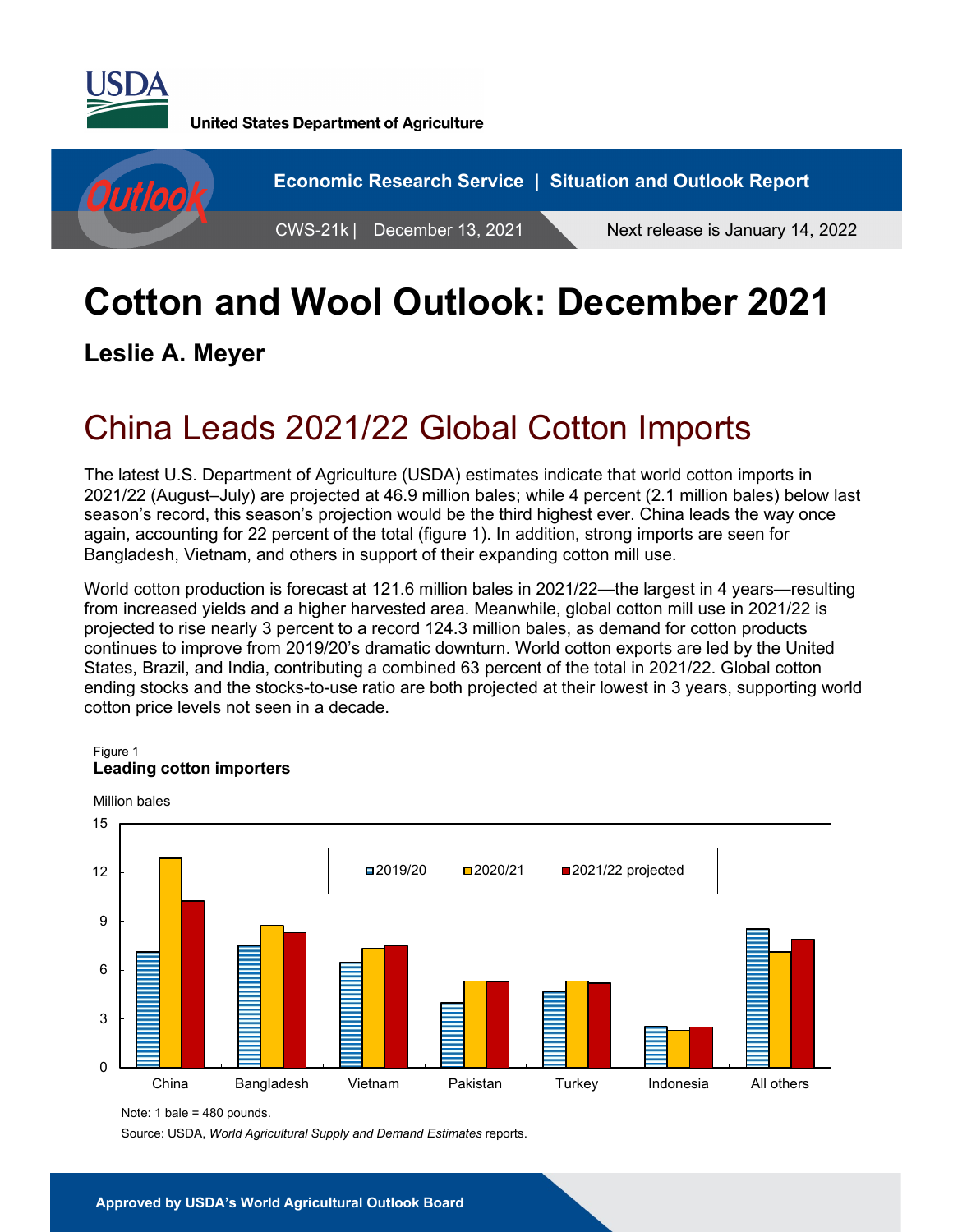# **Domestic Outlook**

## U.S. Cotton Crop Forecast Slightly Higher in December

USDA's December *Crop Production* report forecasts 2021 U.S. cotton production at 18.3 million bales, marginally above last month's forecast but 25 percent (3.7 million bales) above the 2020 crop. Harvested area this season is estimated at 9.9 million acres, indicating an abandonment rate of 11 percent, compared with last season's 32 percent. The 2021 national yield is forecast at 885 pounds per harvested acre, the highest since 2017's record of 905 pounds. Upland cotton production is estimated at 17.9 million bales, while the extra-long staple (ELS) crop is forecast at 374,000 bales. For current production estimates by State, see table 10 published separately with this report.

Upland cotton production is forecast higher in two of the Cotton Belt regions while lower in two regions (figure 2). In the Southwest, the 2021 upland crop is projected at 9 million bales, the second largest behind 2017's 10.5 million bales. Although 2021 planted area (6.9 million acres) was the lowest in 5 years, this season's improved crop conditions lowered abandonment and lifted harvested area to an estimated 5.8 million acres—similar to 2019. As a result, 2021 Southwest abandonment is projected at 17 percent, well below last season's 49 percent and the lowest since 2016. The 2021 Southwest upland yield is forecast higher at 746 pounds per harvested acre, compared with last season's 692 pounds and a 5-year average of 729 pounds.

In the Southeast, 2021 cotton production is projected at 4.5 million bales—15 percent (580,000 bales) above 2020 but similar to the 2016–20 average—as a higher yield more than offsets lower area. Cotton area in 2021 is forecast at its lowest in 5 years, with harvested area estimated about 2.3 million acres. Meanwhile, the Southeast yield is projected at 958 pounds per harvested acre in 2021, the second highest on record behind 2012's 1,033 pounds.

#### Figure 2 **U.S. regional upland cotton production**

Million bales



Note: 1 bale = 480 pounds.

Source: USDA, National Agricultural Statistics Service, *Crop Production* reports.

**2** Cotton and Wool Outlook: December 2021, CWS-21k, December 13, 2021 USDA, Economic Research Service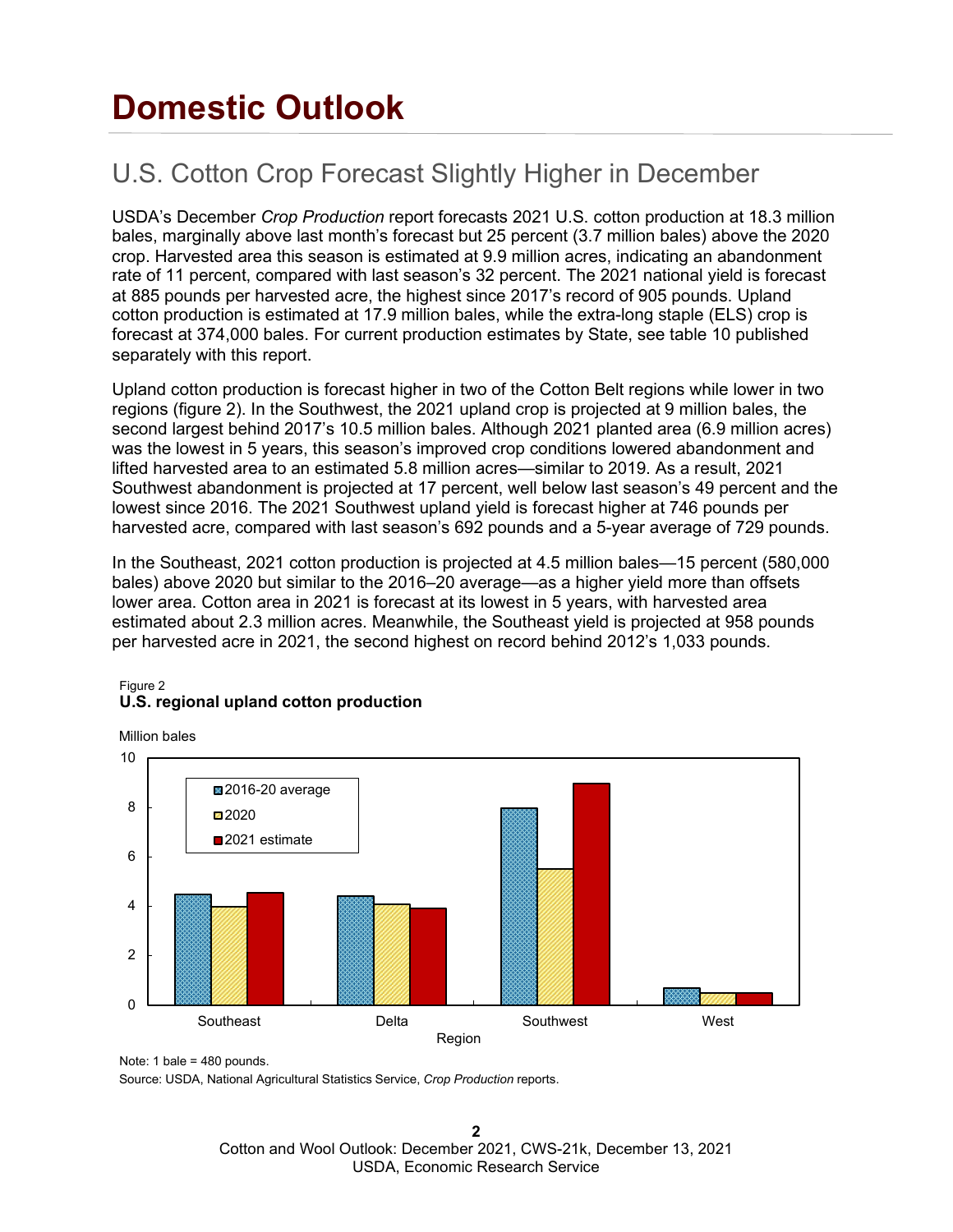For the 2021 Delta cotton crop, production is estimated at 3.9 million bales, 4 percent below a year ago but similar to the 10-year average. Although this season's area—1.6 million acres—is the smallest since 2016, a record yield is projected for the region. The Delta yield is forecast to reach 1,187 pounds per harvested acre in 2021, surpassing 2018's 1,152 pounds.

In the West, 2021 upland production is projected at only 485,000 bales, compared with 499,000 bales in 2020, the lowest production in more than 80 years. Harvested area (172,000 acres) is the lowest since 2015, while this season's yield (1,353 pounds per harvested acre) is similar to the 5-year average. The U.S. ELS crop (374,000 bales)—grown mainly in the West—is projected at its smallest since 1995, with area at its lowest in 35 years. Meanwhile, the ELS yield is forecast above the 5-year average at 1,469 pounds per harvested acre.

### U.S. Cotton Demand and Stocks Estimates Unchanged

U.S. cotton demand for 2021/22 remains projected at 18 million bales in December, 4 percent below 2020/21 but similar to the 3-year average. U.S. cotton exports contribute the bulk of demand and are projected at 15.5 million bales in 2021/22, with mill use forecast to account for the remaining 2.5 million bales. Although the global import estimate increased in December supporting a higher world mill use—strong foreign competition and the smallest U.S. cotton supply in 6 years is expected to limit export prospects. In addition, ongoing supply chain disruptions and the recent surge in cotton prices add additional uncertainties to the global cotton market. Based on the December projections, the 2021/22 U.S. share of world trade is forecast at 33 percent—slightly below last season.

With the U.S. cotton demand projection unchanged this month and a marginal change in the production estimate, the 2021/22 U.S. ending stocks estimate remains at a relatively low 3.4 million bales, compared with last season's 3.15 million bales—the lowest since 2016/17. Similarly, the stocks-to-use ratio (19 percent) is forecast slightly higher at the end of 2021/22, but below the 5-year average of 24 percent. Based on the U.S. and world cotton supply and demand estimates and recent prices, the 2021/22 average U.S. upland cotton farm price is forecast at a record 90 cents per pound, compared with the final 2020/21 estimate of 66.3 cents per pound.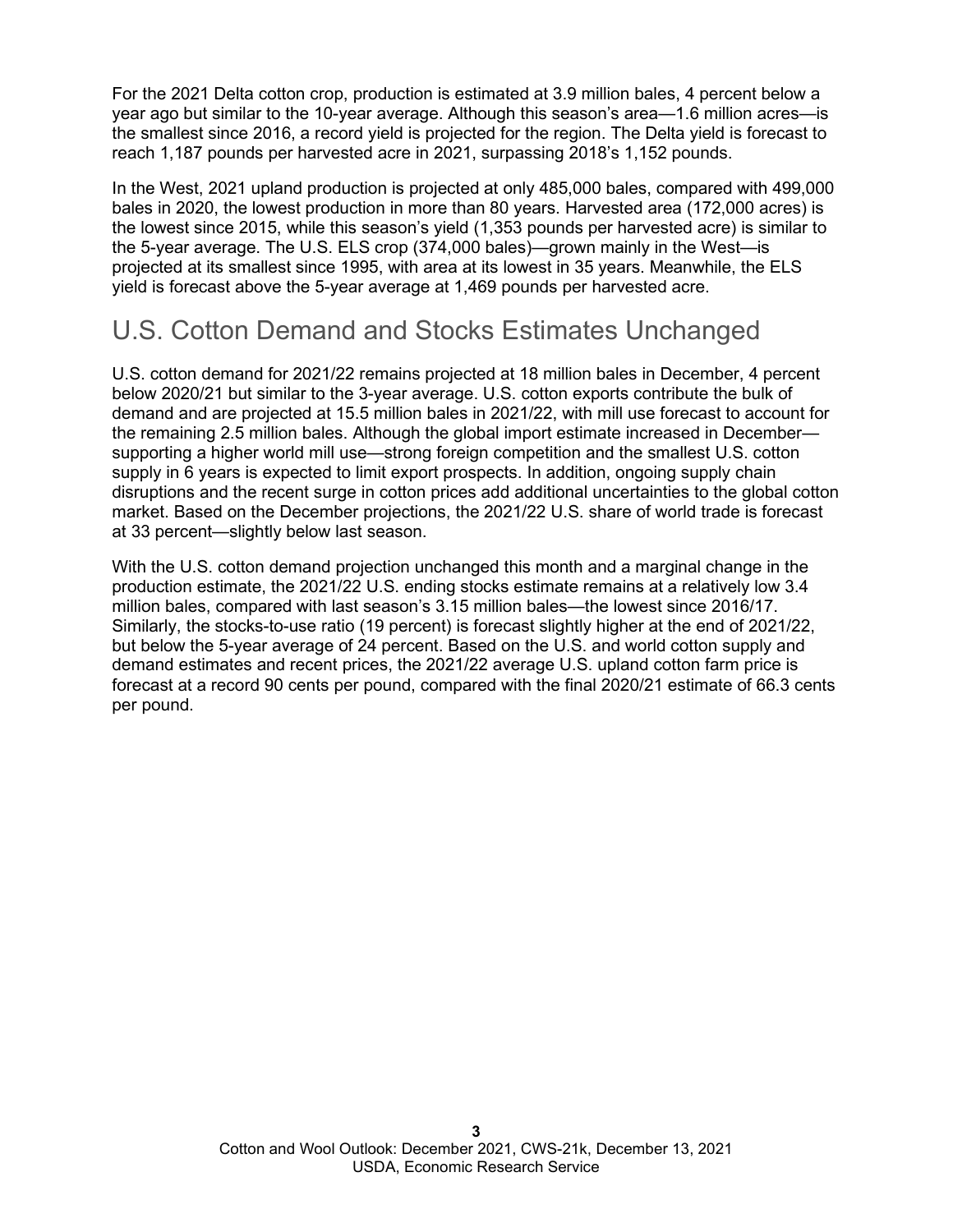# **International Outlook**

## World Cotton Production Higher in 2021/22

Global cotton production in 2021/22 is projected at 121.6 million bales, marginally below last month's projection but 9.9 million bales (9 percent) above last season (figure 3). World harvested area and yield are each projected higher this season. Global area is forecast at nearly 32.7 million hectares (80.7 million acres) in 2021/22—1.25 million hectares above 2020/21. The world cotton yield in 2021/22 is projected at a record 811 kilograms (kg) per hectare (723 pounds per acre), compared with the 3-year average of 770 kg per hectare.

Cotton production prospects for the major-producing countries this season are positive compared with 2020/21—with China the exception. Production in India—the leading cotton producer—is forecast at 28 million bales, 400,000 bales above 2020/21. Although lower area resulted from the monsoon's variation in key cotton regions in India this season, a higher projected national yield more than offset the area reduction. Harvested area in India is estimated at 12.4 million hectares in 2021/22, the lowest in 5 years. India's yield (492 kg per hectare) is forecast 7 percent above the 3-year average. In 2021/22, India is forecast to account for 23 percent of the global cotton crop.

For China, 2021/22 cotton production is projected at 26.75 million bales, 9 percent (2.75 million bales) below a year earlier, with reductions for both area and yield. Harvested area is forecast at 3.1 million hectares (-4.6 percent), while less favorable growing conditions lowered this season national yield (1,879 kg per hectare) that is 5 percent below 2020/21's record. China is expected to account for 22 percent of global production this season. Pakistan's cotton production is forecast at 5.7 million bales (+1.2 million), as a significant rebound in yield to 621 kg per hectare more than offsets a 40-year low in cotton area. Pakistan is forecast to account for about 5 percent of the global cotton crop in 2021/22.

#### Figure 3 **Global cotton production and mill use**



Note: 1 bale = 480 pounds.

Million bales

Source: USDA, *World Agricultural Supply and Demand Estimates* reports.

**4** Cotton and Wool Outlook: December 2021, CWS-21k, December 13, 2021 USDA, Economic Research Service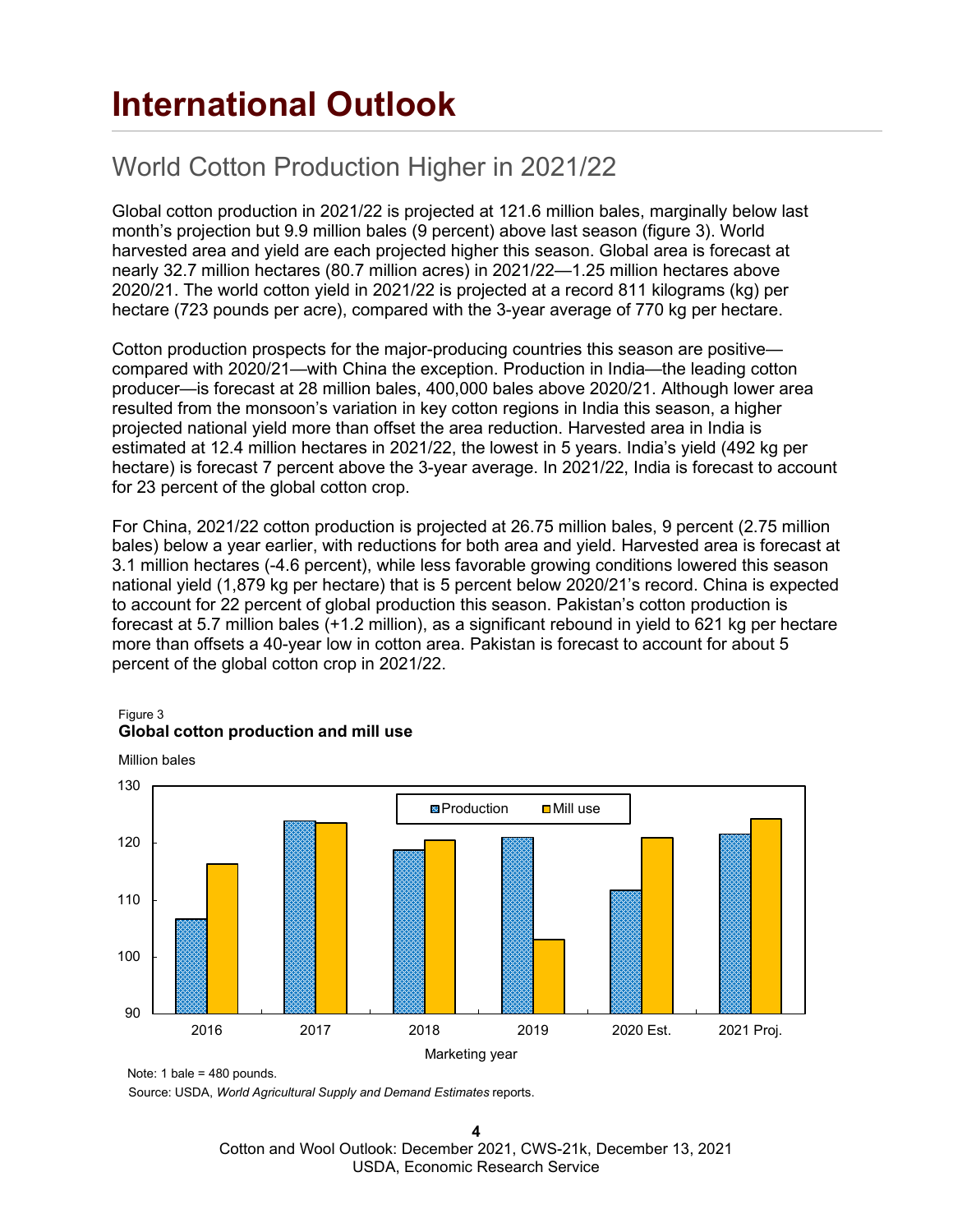For the Southern Hemisphere countries of Brazil and Australia, 2021/22 cotton production is projected higher for each country, as relatively high cotton prices are observed as planting begins. Brazil's cotton production is forecast at 13.2 million bales, 2.4 million above 2020/21, as area is expected to rise nearly 17 percent. Brazil's yield is also forecast slightly higher at 1,796 kg per hectare in 2021/22. For Australia, a cotton crop of 5.3 million bales is forecast for 2021/22, as area is expected to rebound with drought conditions easing and reservoir levels much improved. Australia's yield is projected at 1,923 kg per hectare, below 2020/21 as additional dryland area is planted this season. Combined, Brazil and Australia are expected to account for 15 percent of the global cotton crop in 2021/22.

### Global Cotton Mill Use Forecast To Increase in 2021/22

World cotton consumption in 2021/22 is projected to expand nearly 3 percent to a record 124.3 million bales, as consumer demand for cotton products continues to recover from the coronavirus (COVID-19) impacts. Despite much higher world cotton prices this season, global mill use is expected to rise 3.35 million bales and surpass 2006/07's high of 124.2 million bales.

For the leading cotton-spinning countries, 2021/22 mill use is expected higher or unchanged from the year before, with the 6 top countries combining for 82 percent of the world total. In 2021/22, China's cotton mill use is estimated at 40 million bales, unchanged from 2020/21, which was the highest since 2017/18. China is expected to account for nearly one-third of total global cotton consumption in 2021/22. Cotton mill use in India is projected to increase 3 percent (+800,000 bales) from 2020/21 as its textile industry expands. Cotton mill use in India is forecast at a record 25.8 million bales in 2021/22, or 21 percent of the total.

Cotton mill use is also forecast to rise in Pakistan, Bangladesh, Turkey, and Vietnam in 2021/22. For Pakistan, mill use is expected to reach 11.1 million bales (+400,000 bales) this season, the highest since a similar amount was used in 2008/09. Mill use in Bangladesh is forecast at 8.8 million bales (+300,000 bales), a record. Similarly, cotton mill use in Turkey is also expected to reach a record in 2021/22 at 8.5 million bales (+800,000 bales). In addition, mill use in Vietnam is forecast to rise 200,000 bales to 7.5 million bales in 2021/22. As a result, these 4 countries are forecast to account for 29 percent of the global cotton mill use this season.

### World Cotton Trade and Stocks To Decline in 2021/22

Despite record global cotton mill use in 2021/22, world cotton trade is forecast to decrease this season as cotton spinners imported a record level of supplies in 2020/21. Global imports are forecast at 46.9 million bales in 2021/22. China and Bangladesh—the leading cotton importers—are expected to import 10.25 million bales and 8.3 million bales, respectively, compared with 12.9 million and nearly 8.8 million a year ago.

As a result, cotton exports are projected to decrease for the major suppliers, including the United States, Brazil, and India, where supplies (beginning stocks + production + imports) are lower in 2021/22. For Brazil, 2021/22 cotton exports are expected to decline from a record 11 million bales last season to 8.3 million bales in 2021/22. For India, this season's cotton exports are projected at 5.8 million bales, compared with 6.2 million bales in 2020/21.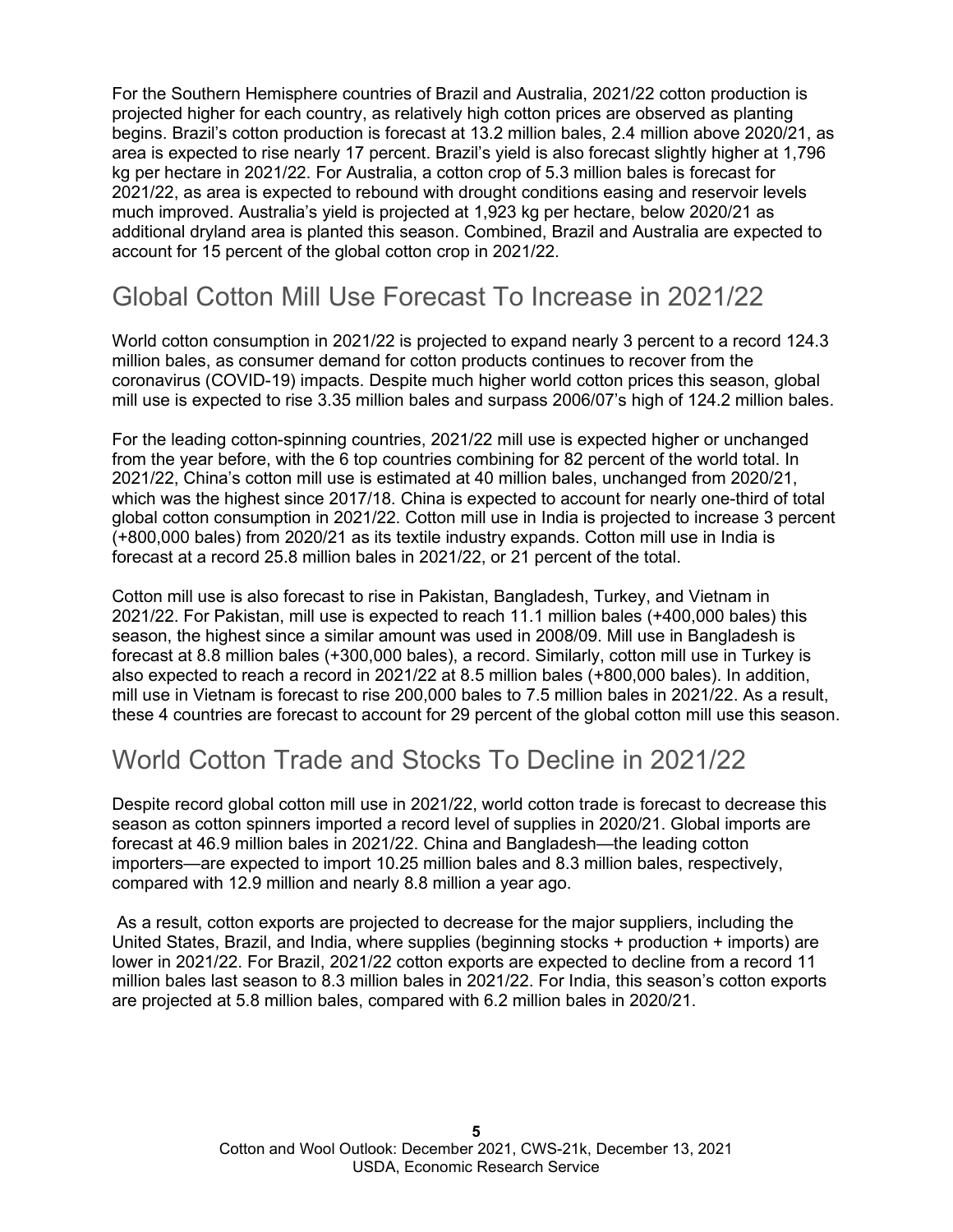Meanwhile, global cotton stocks are projected at 85.7 million bales at the end of 2021/22, compared with 88.6 million bales last season, and 97.3 million bales in 2019/20 (figure 4). World cotton stocks are expected to decline in a number of countries this season but will be partially offset by increases in the United States and Brazil. China's stocks—forecast at 36.2 million bales—are 3.1 million bales lower this season but China remains the largest stockholder in 2021/22, accounting for 42 percent of the world total. For India, stocks are expected to decrease 2.6 million bales to 10.8 million, or nearly 13 percent of the total. However, ending stocks for Brazil are projected to rise 1.7 million bales due to larger production, with stocks reaching 12.8 million bales at the end of 2021/22. Meanwhile, stocks in the United States are forecast 250,000 bales higher at 3.4 million bales.

Based on the latest cotton supply and demand projections, world cotton stocks are projected to decrease 3 percent in 2021/22, the lowest in 3 years. Meanwhile, the global stocks-to-use ratio is estimated at 69 percent in 2021/22, compared with last season's 73 percent. With global cotton demand expanding and stocks declining for consecutive seasons, the 2021/22 Cotlook A-Index price is expected to increase from 2020/21's average of 85 cents per pound to its highest in a decade at 115 cents per pound.



Figure 4 **Global cotton stocks and prices**

Note: 1 bale = 480 pounds.

Sources: Cotlook and USDA, Interagency Commodity Estimates Committee.